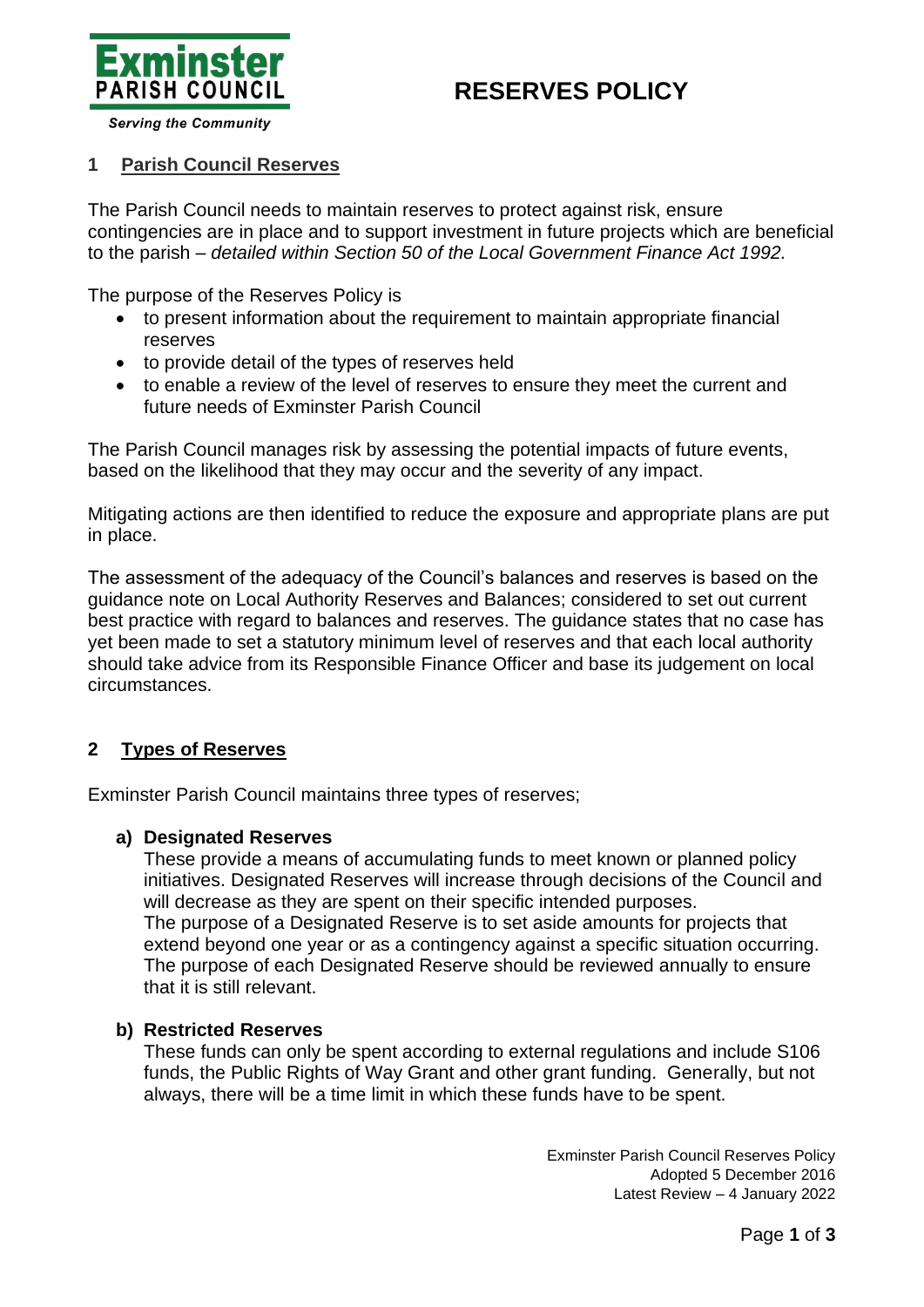# **RESERVES POLICY**



**Serving the Community** 

### **c) General Reserve**

This contains the non-ring fenced (neither Designated nor Restricted) balance of Council funds. The main purposes of the General Reserve are

- to operate as a working balance to help manage the impact of uneven cash flows
- to provide a contingency to cushion the impact of emerging or unforeseen events or genuine emergencies

In general, a robust level of Reserves should be maintained to take account of operational and financial issues facing the Parish Council.

### **3 General Reserves – Risk Assessment**

Risks can be identified as; risks from potential one-off events; risks which will have general financial consequences and actions that need to be in place to minimise the potential for financial support.

#### Assessment of Potential Risks (*not covered by insurance*)

*The outcome of this analysis has been to place an estimated total value on the range of risks that may arise and which are not covered by insurance.*

| <b>Risk</b>                                                                     | <b>Effects/Action</b>                                                                                  | <b>Value of Risk</b> |
|---------------------------------------------------------------------------------|--------------------------------------------------------------------------------------------------------|----------------------|
| Loss of staff                                                                   | Council could not function<br>effectively<br>Advertising costs to attract staff<br>Pay for staff cover | £15,750 <sup>1</sup> |
| Uninsurable losses                                                              |                                                                                                        | £6,300               |
| <b>Election Reserve</b>                                                         | Reserve to meet potential future<br>Election costs due to a by-<br>election                            | £4,200               |
| Unanticipated Legal and<br><b>Professional costs</b>                            | Costs that cannot be recovered                                                                         | £15,750              |
| Unforeseen emergency<br>maintenance work required<br>for Parish Council Assets. | To avoid the requirement to take<br>out a loan                                                         | £55,000              |
| Late receipt of precept                                                         | Running expenses could not be<br>met                                                                   | £21,000              |
|                                                                                 | Total                                                                                                  | £118,000             |

<sup>1</sup> Sickness absence cover for one member of staff less key man insurance cover, advertising costs for new staff